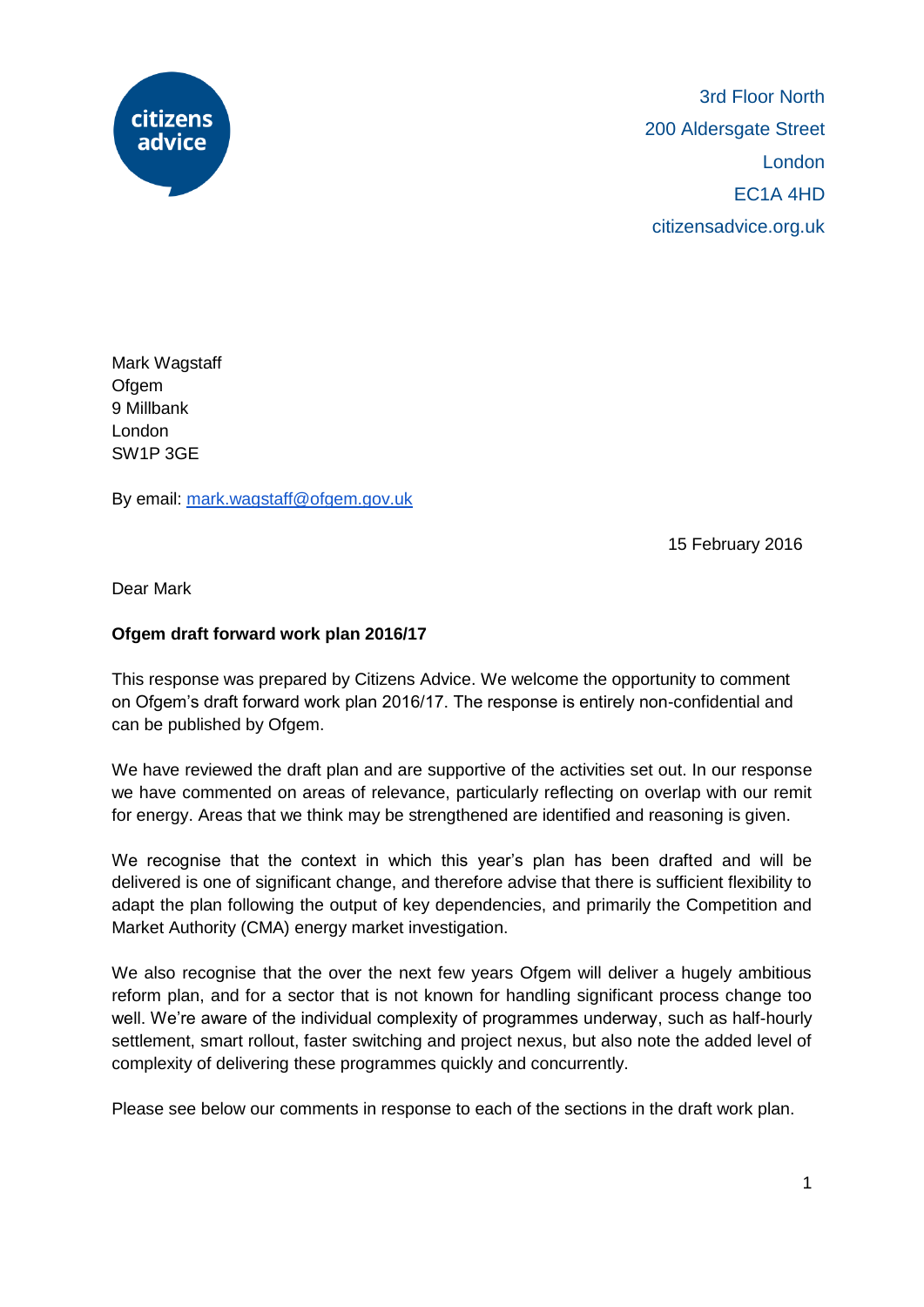

## **1. Regulation of network companies and other monopolies**

We welcome Ofgem's intentions to develop a strategy for future price controls, RIIO-GD2 and RIIO-T2, and have shown support for this within our recent response to the Ofgem T1 and GD1 mid-period review consultation. We believe this area of work may be strengthened by undertaking a thorough analysis (as part of the mid-point review process) of how T1 and GD1 have functioned so far.

We welcome the work that has been undertaken in 2015 to improve reporting requirements over RIIO, and particularly so in relation to the requirement for networks to publish summary data in ED1. In the coming year we would ideally like to see these reporting requirements extended to T1 and GD1, and suggest that they include a summary of key reporting indicators to carry forward and build on the good work to improve transparency in the previous year.

## **2. Setting the rules for the market** - **half-hourly settlement**

As part of Ofgem's activities in this area, we recognise the potential benefits of half-hourly settlement, and particularly for smaller sites, where it may improve the efficiency of the energy system and lead to lower costs for consumers.

We encourage Ofgem's investigation of the distribution of costs and benefits as part of the two-stage (elective then mandatory) switch to half-hourly settlement. But we advise that Ofgem should closely review the timeline and process for moving to mandatory half-hourly settlement, and alongside related initiatives that coincide with this timeline.

In our recent response to Ofgem's open letter on half-hourly settlements, we raised some concerns about the proposal, regarding the possible impact the proposals may have on consumers. To mitigate negative impact we advised that adequate consideration is given to the accessibility of the market for consumers, the clarity of the information provided to consumers, and that a robust approach to consumer protection be adopted. We've also raised particular concern about the impact on vulnerable consumers and would like to be confident that these consumers will not be left facing unexpectedly high charges or bearing a disproportionate share of the cost of the transition.

We would also like to highlight the current movement in Europe, pushing for a switch to a 15 minute settlement. While at the present time we are unconvinced of the merits of such a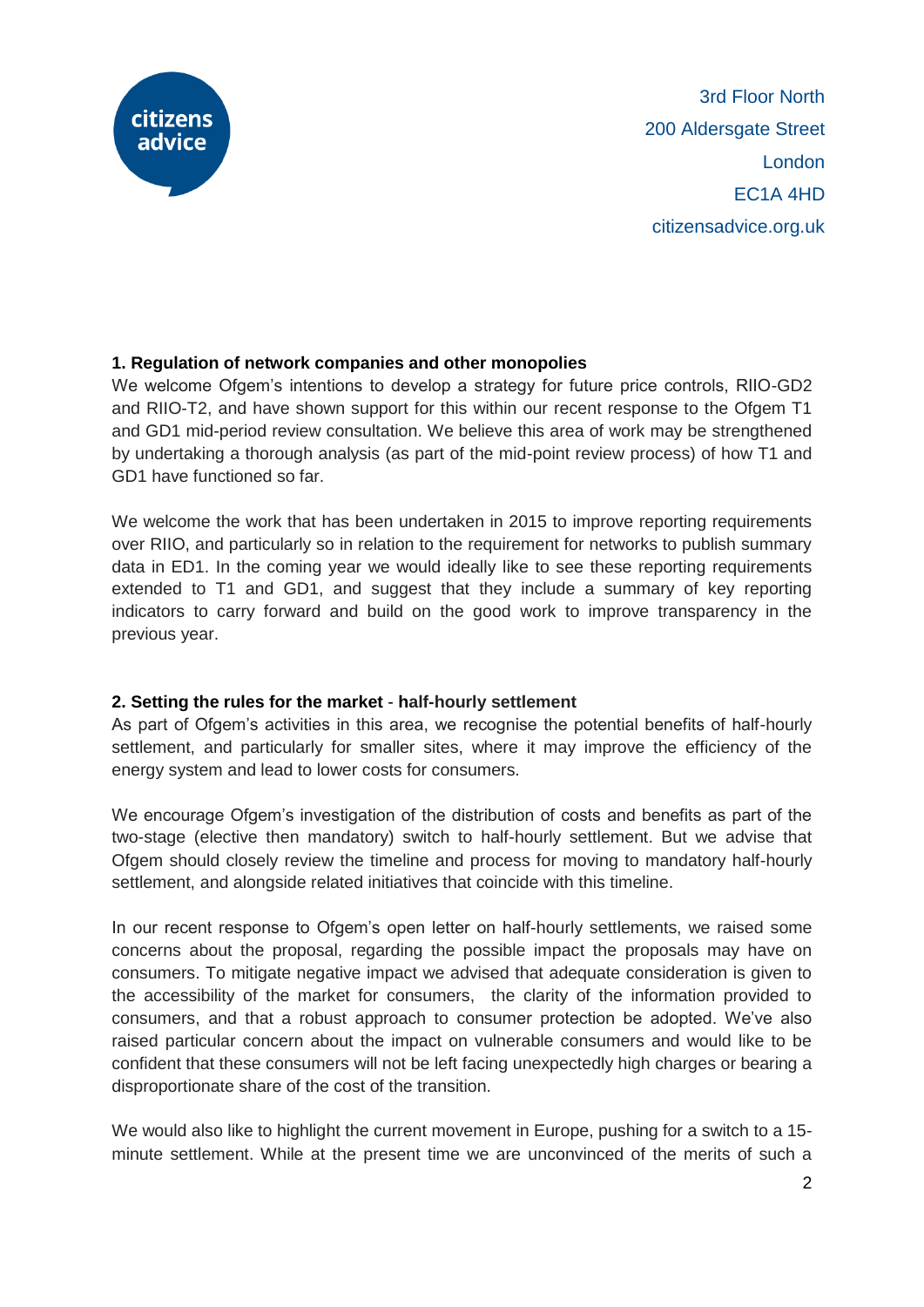

switch, we expect Ofgem's approach would reflect the risk of changes in this area resulting from European rulemaking. We would like to continue to work closely with Ofgem as the settlement reforms progress.

## **Licence and code changes**

In relation to activities proposed by Ofgem to change licences and code, we recognise that one of the major barriers to effective consumer scrutiny of the system, is the complexity of the codes system. We expect this to be a major focus of ours over the next year and we would welcome Ofgem's continued efforts to reform the regulatory system in this area.

## **Innovation space**

We note that activities over the coming year will include an increased focus on innovation programmes and building on existing work to develop new approaches to support innovation and the safe testing of new products and services in the energy market. Citizens Advice has begun two related research projects to investigate, in part, the roles Ofgem can play in facilitating innovation. The topics are: regulatory and consumer implications of disruptive technologies and new methods for distribution tariff charging. Both research reports are likely to be published in the spring. We are happy to discuss the projects with Ofgem and hope that our findings will be able to inform the forthcoming Innovation Plan.

# **3. Effective competition**

Ofgem's continued commitment to support the growth of competition within the energy market is an essential activity and of high priority. We expect that impending CMA remedies in this area likely to inform and support the work undertaken by Ofgem over the coming year. We also expect our own work over the coming year to adapt in response to the CMA's findings, and we will be happy to engage further with Ofgem about this.

Although the energy market has and is continuing to diversify, we recognise it remains significantly dominated by the big 6 energy suppliers. For us this creates an ongoing concern regarding the impact it has on consumers and the costs that they bear as a result. We support of the key activities set out by Ofgem to address this issue.

## **Future retail regulation**

We're aware of Ofgem's intention to move towards a regulatory environment underpinned by principles and less prescription, to reduce burdens on industry and increase scope for innovation and competition. We note that it is crucial that the new regime delivers better consumer outcomes and more effective consumer protections. We additionally suggest that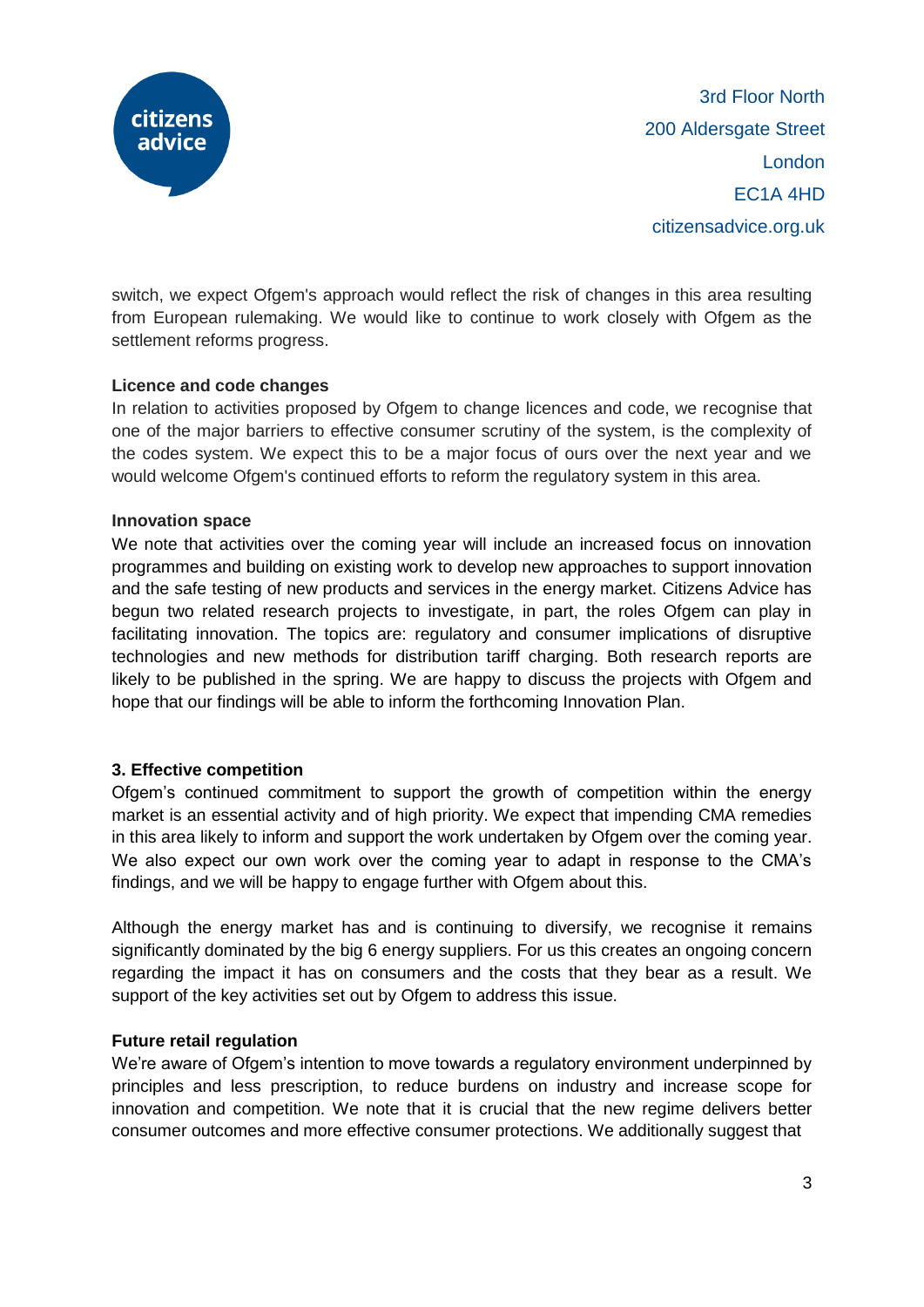

changes appropriately consider the position of new entrants to the market and ensure that with the removal of prescription an appropriate amount of guidance is provided.

Striking the correct balance between flexibility, to support the aims of principle-based regulation, whilst providing sufficient structure to ensure the protection of consumers may be difficult. We are therefore cautious about the role that principles-based regulation has to play in the burdens reduction agenda. In our response to the Ofgem Simplification Plan we've set out our initial concerns and suggestions regarding future retail regulation. This included placing increasing emphasis on compliance monitoring to ensure any changes are in the interests of consumers, and where not, appropriate enforcement action is taken. We also reiterate the importance of maintaining and publishing a risk register.

Citizens Advice will support the future retail regulation work by engaging fully in its delivery, and will advocate consumer protection, as an essential consideration that should remain at the forefront of the agenda.

## **Switching**

As noted in our previous consultation responses on switching, in principle we support Ofgem's intention to provide consumers with a reliable next day switching service and recognise it's a lever by which to increase competition in the market. However, we're aware that the success of the switching programme is dependent on the implementation approach, and that it is delivered in a way that engages and protects consumers.

## **Customer involvement**

To support Ofgem's activity in this space we will continue to maintain a close working relationship, providing essential insight into the experience of energy consumers. We similarly recognise that behavioural insights are increasingly being used as a tool to help improve the effectiveness of regulation, by ensuring regulation accurately responds to how consumers genuinely behave, which becomes increasingly important in light of the scale of change the regulatory environment is to undergo. Citizens Advice are undertaking research to explore how behavioural insights may be used to encourage the involvement of consumers in the energy market. The approach to switching by consumers has encouraged us to undertake this research to understand how consumer messaging impacts the way in which people engage with the market. We would welcome Ofgem's input into this work, in order to establish what implications our findings could have for the market.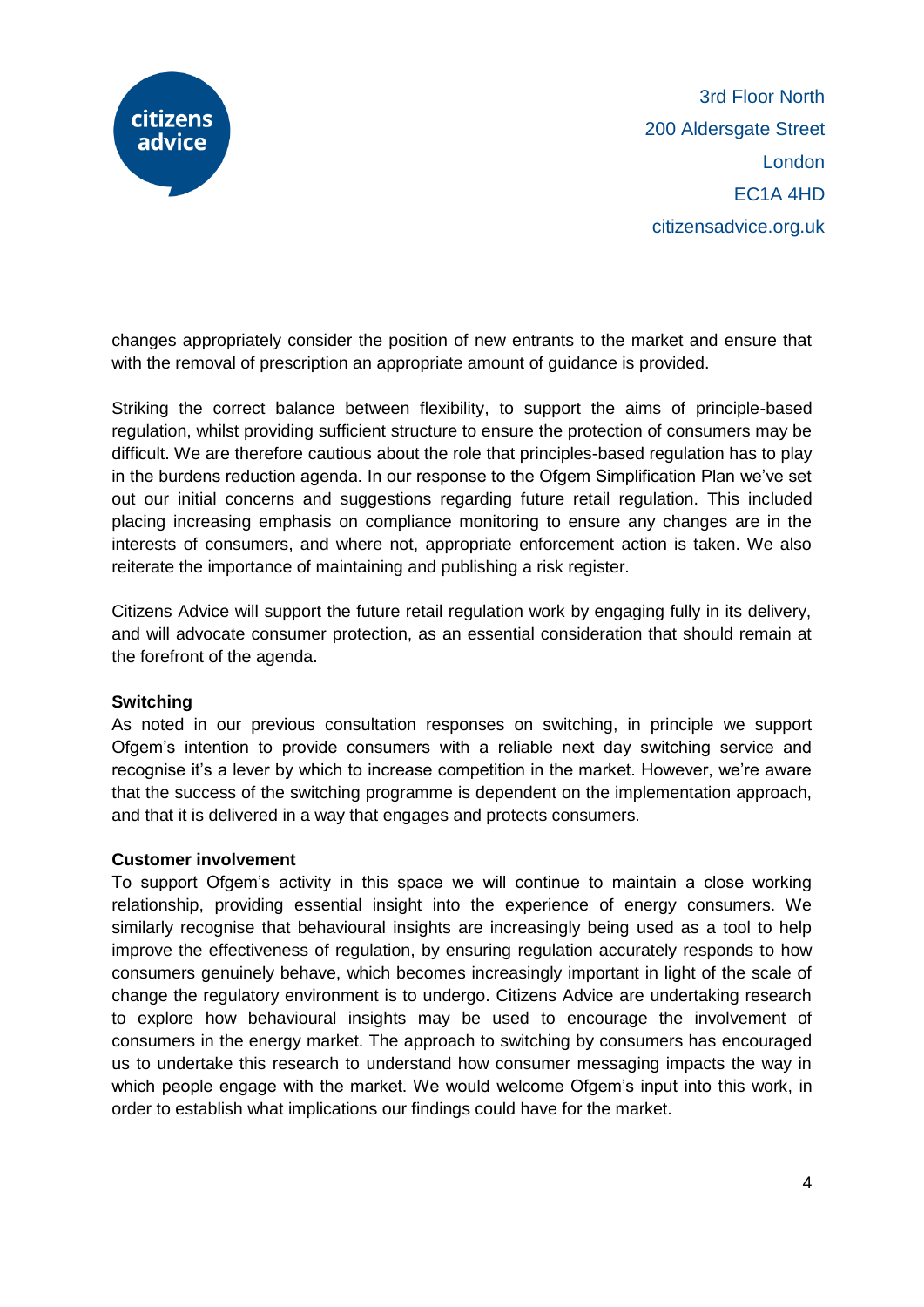

## **Consumer vulnerability strategy**

Given our remit to reduce detriment to vulnerable energy consumers we maintain a significant interest in Ofgem's work around its consumer vulnerability strategy. We agree that clarifying the obligations of the industry to consumers in vulnerable situations and addressing the fundamental market disadvantage faced by prepayment customers will be two key challenges for Ofgem in the coming year.

We also welcome Ofgem's intention to continue to support Citizen's Advice for the delivery of the Energy Best Deal programme. Citizens Advice current Energy Best Deal programme runs until March 2016, and a related priority under the Energy Best Deal extra programme we be the creation of 40 energy champions to support the delivery of the programmes and wider energy advocacy across the service.

## **Company performance information**

Publishing company performance information is essential for equipping consumers with the information they need to make informed decisions about their energy supply. We welcome Ofgem's intention to take an increasingly coordinated and joined up approach to publishing company performance information, alongside Citizens Advice. The benefit of this would be felt not only by consumers in receipt of consistent and accessible information, but also by key stakeholders taking a more streamlined approach.

Citizens Advice are currently underway with a project to bring together existing [and new] company performance information, in a format that allows consumers to easily use the information to inform their decision making about their energy supply. This project intends also to publish the data in a way that permits stakeholders to use and publish it independently. As a key stakeholder of the information we publish, we're keen to work closely with Ofgem on this piece of work.

# **4. High standards of outputs and protection**

We support Ofgem's decision to have aligned the consumer empowerment and protection work with the CMA investigation and remedies. We're happy to engage with Ofgem in the planning of of this work.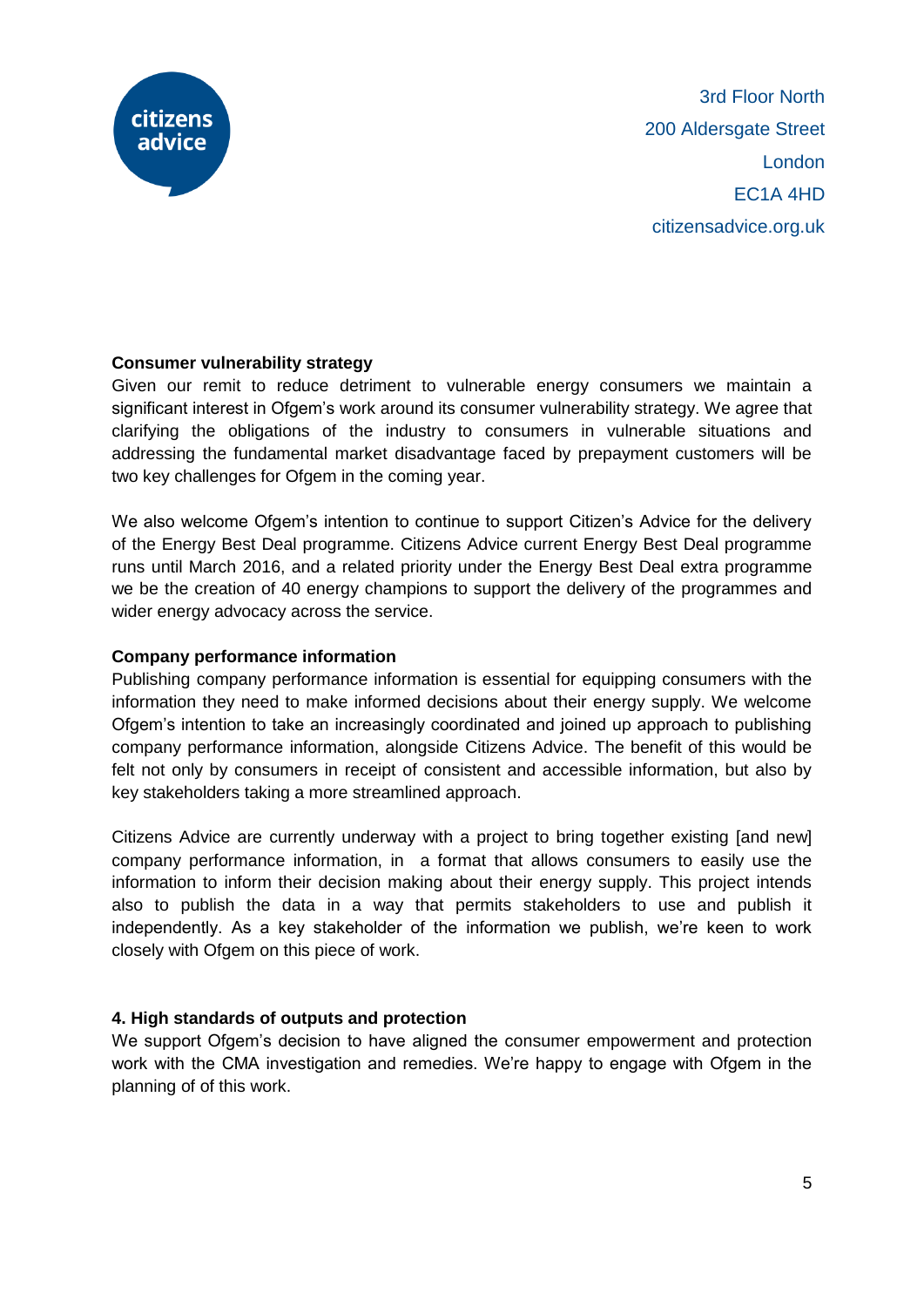

#### **Smart meter rollout plan**

To safeguard consumers and maximise the benefit of the smart meter rollout we will continue to both support and scrutinise the rollout process. Alongside Ofgem, we have an ongoing participation in the SMICoP governance board and related working groups. Through this forum we will continue to advocate the protection of consumers for the smart meter rollout to help enable consumer behaviour change, and proceed in a way that secures benefits for consumers and particularly those in vulnerable situations.

#### **Third Party Intermediary regulation**

We support Ofgem's intention for work on Third Party Intermediaries (TPIs) to reflect the increasing reality of pan-market TPIs. As we have said in previous years, we believe that this work stream would benefit significantly if Ofgem discussed key issues with other regulators and tried to see if, together, they could develop solutions across different markets. This could be a principles-based approach in line with Ofgem's new approach to regulation more generally. We are pleased that Ofgem is working with other regulators, through UKRN, to ensure there is a joined approach to the regulation and accreditation of TPIs operating in multiple sectors. The UKRN could be a useful starting platform to explore ways of increasing consumer awareness and understanding of the benefits of using an accredited TPI. As part of this, we would advocate the development of a more recognisable 'kitemark' to be used across different sectors.

We additionally suggest a possible simplification in energy market TPI policy would be to have one master TPI Code of Practice (administered by Ofgem) for both domestic and nondomestic markets, with some elements removed for the latter. This would be more efficient than having two separate Codes with their associated processes and monitoring work.

## **Environmental schemes**

We would strongly suggest that reference (section 4.19) is made to the Bonfield Review on quality and advice in energy efficiency (ie. Every Home Matters), to ensure this is factored into work regarding Energy Company Obligation.

## **5. Partnership with government and stakeholders**

We support Ofgem's ongoing commitment to work in partnership with government and stakeholders, and the programmes and events underway and planned. Ofgem's presence amongst European stakeholders, for the activities set out indicate an appropriate level of engagement and proposed response.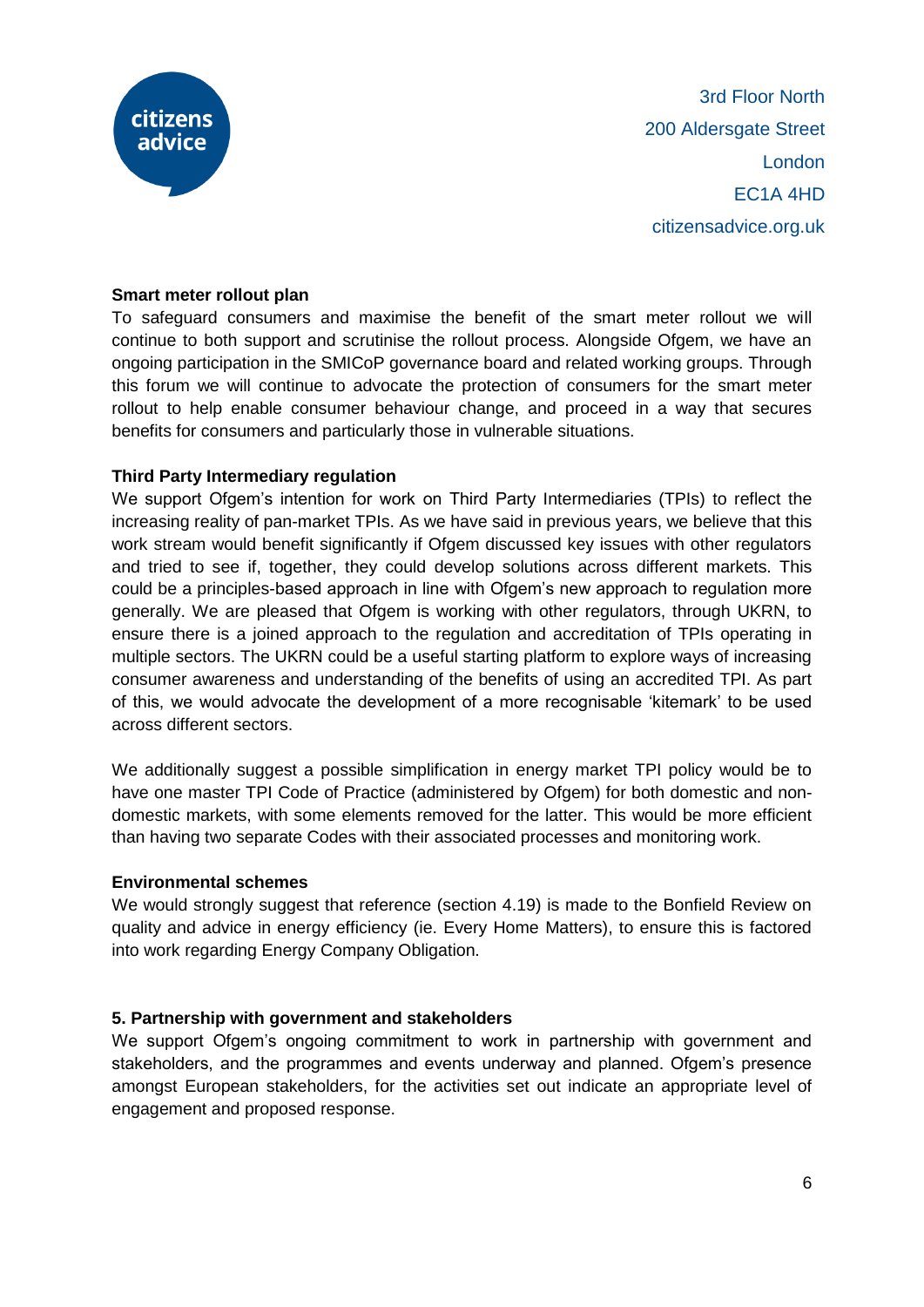

We would like to note that within this section of the work plan, there is limited mention of partnership working with consumers representations such as Citizens Advice. Although we are aware this relationship is implicit within Ofgem's responsibilities over energy consumers, we suggest the relationship with Citizens Advice (and any other relevant consumer bodies) is included in this part of the plan. We will of course continue to contribute to programmes of work, governance boards, working groups and other forums where relevant, and work closely with Ofgem on an ongoing and informal basis across a broad range of issues.

## **Environmental schemes**

We would advise that Ofgem work with DECC and the supply chain, to prepare for the transition to a future supplier obligation post March 2017.

# **6. Trust and confidence**

We welcome Ofgem's proposed focus on increasing trust and confidence in the energy market.

In regards to improving consumers' trust and confidence in networks (paragraph 6.3), we believe that ensuring the regulatory framework is well understood by investors — while necessary and welcome — is not sufficient. As we suggest in section 1, simple, comprehensible summaries of key performance data need to be provided by the networks, to ensure that consumers and stakeholders can trust that their money is being spent effectively.

We welcome your plan to monitor the effectiveness of the new 'cash-out' rules. One risk that we believe that Ofgem should monitor more closely is whether the more extreme cash-out payments under the new system could lead to liquidity issues for (particularly) smaller suppliers, with a consequent impact on those suppliers' customers.

## **Environmental schemes**

We would like to see the inclusion of a commitment to open and regular reporting on quality. For example monthly reporting of technical monitoring results, and sharing technical monitoring results with other quality assurance bodies as required to improve standards and especially where this relates to the work of the Bonfield Review. We additionally suggest the same apply to any complaints which Ofgem receive from consumers and industry (despite not having an official complaint handling role).